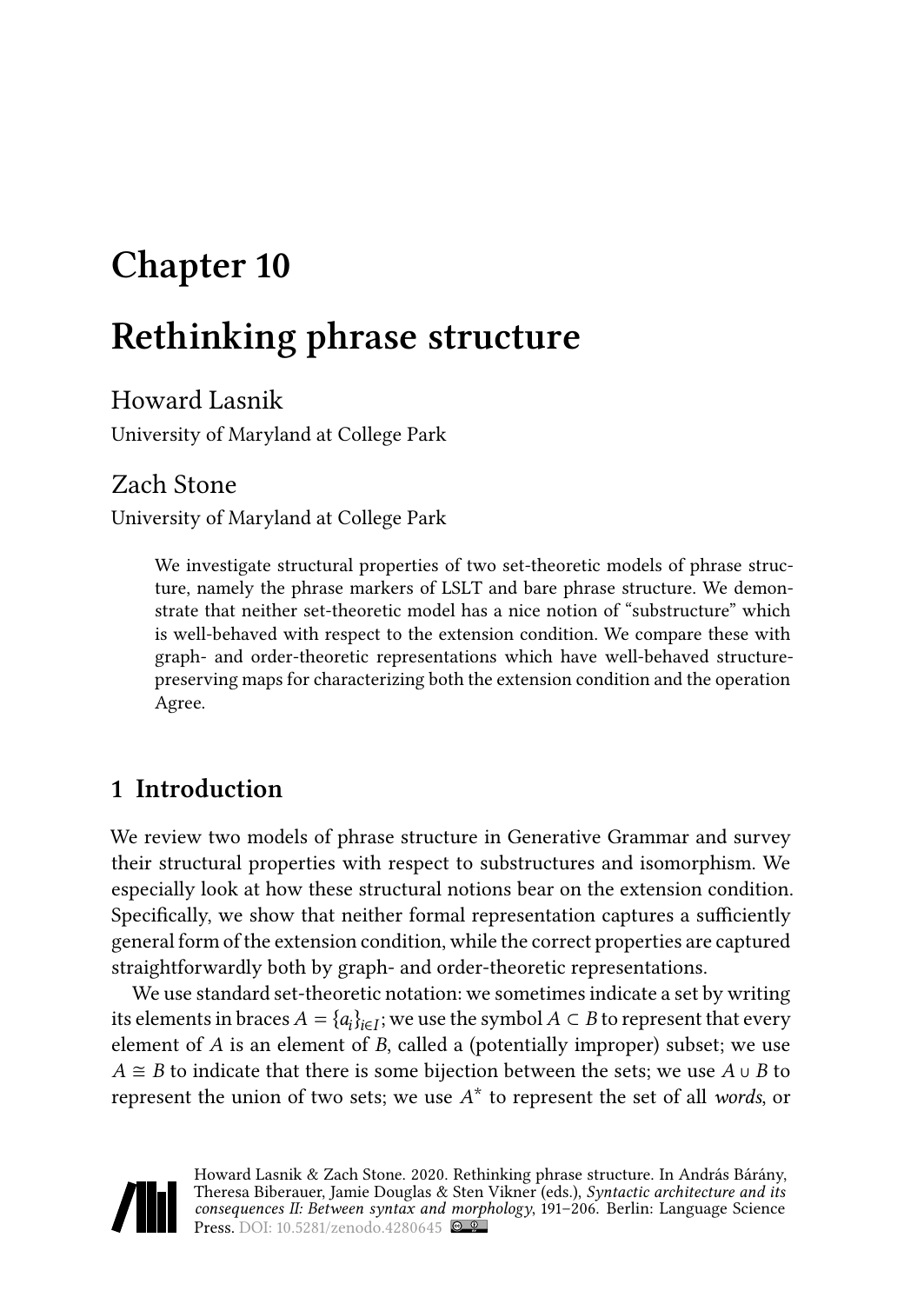strings of finite length spelled from symbols of  $A$ ; we represent a set-function  $f: A \rightarrow B$ , or sometimes just  $A \rightarrow B$ .

We discuss substructures and isomorphism somewhat informally, though all forms of them discussed can be made precise in the language of model theory or category theory.

### **2 Phrase markers and reduced phrase markers**

[Lasnik \(2006\)](#page-15-0) briefly points out an issue that arises with respect to the extension condition (EC), the Minimalist version of the principle of the cycle proposed by [Chomsky \(1993\),](#page-15-1) or, more precisely, the deduction of it by [Chomsky \(2000\)](#page-15-2). [Chomsky \(1993](#page-15-1): 22) formulated EC as follows:

<span id="page-1-1"></span>(1) GT [generalized transformation] and Move  $\alpha$  extend K to K' which includes K as a proper part.

The [Chomsky \(2000\)](#page-15-2) rationale for EC is that derivations conform to a condition demanding that there be no tampering by a transformation with already existing structure. If an item is newly attached at the "top" of a tree, the former tree is assumed to be completely preserved as a sub-tree by external merge, and also by internal merge on the copy theory of movement. Here's a simplified toy illustration. Start with the tree in [\(2\)](#page-1-0).

<span id="page-1-0"></span>

<span id="page-1-2"></span>Nowsuppose  $\beta$  is adjoined to XP in accord with ([1](#page-1-1)). The resulting tree is [\(3](#page-1-2)), which clearly includes([2](#page-1-0)) as a sub-tree, the intended consequence.

But now consider these structures in terms of their set-theoretic representations, for example, as in LSLT [\(Chomsky 1975 \[1955\]\)](#page-15-3). The picture in([2\)](#page-1-0) stands for the actual object in [\(4](#page-1-3)), a set of strings:

<span id="page-1-3"></span>(4) {XP, X YP, X Y ZP, X Y Z}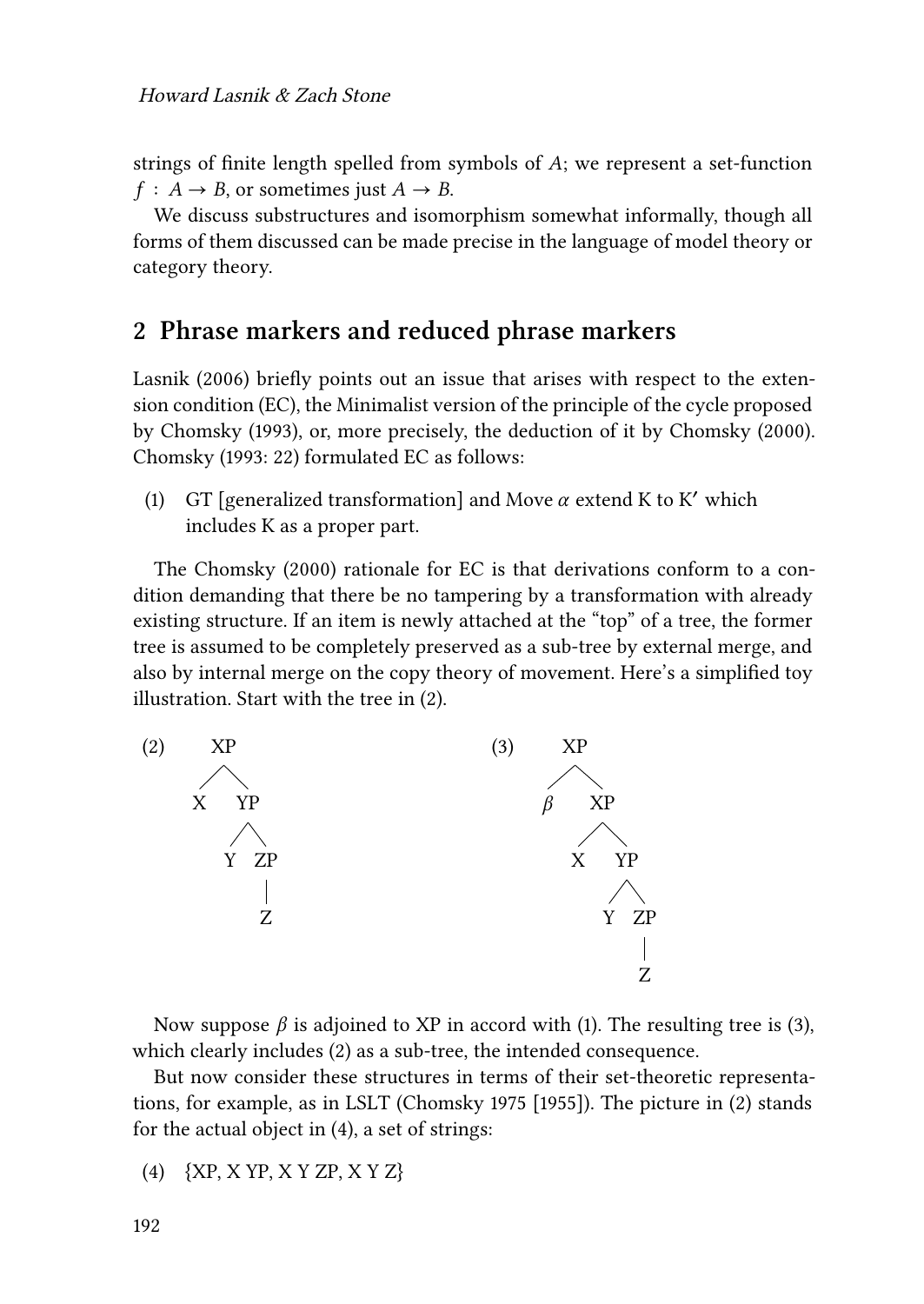And the picture in [\(3](#page-1-2)) stands for the actual derived object in([5\)](#page-2-0):

<span id="page-2-0"></span>(5) {XP,  $\beta$  XP,  $\beta$  X YP,  $\beta$  X Y ZP,  $\beta$  X Y Z}

Notice that([4](#page-1-3)) is in no respect a sub-object, i.e., a subset, of([5\)](#page-2-0). And this is not because of any special property of the example chosen. It is invariably true that if we adjoin something to the "top" of an LSLT-style phrase marker (PM), the resulting set is never a superset of the original. That is, we have dramatically "tampered" with the original set: It is gone.

It is important to realize that the same conclusion follows on any "purely" set theoretic implementation of syntactic theory. One other such implementation is that of [Lasnik & Kupin \(1977\).](#page-15-4) In that framework as in that of LSLT, a PM is a set of strings. The difference is that for L&K the PM consists entirely of the terminal string and "monostrings" (strings comprised of exactly one non-terminal symbol surrounded by any number of terminal symbols). L&K called their PMs reduced phrase markers (RPMs). To see that the same conclusion outlined above happens with RPMs, we need to slightly complicate the example discussed, since there, it turns out that the PM and RPM are the same. So consider the slightly more complex tree in [\(6](#page-2-1)):

<span id="page-2-1"></span>

The initial RPM is([7\)](#page-2-2):

<span id="page-2-2"></span>(7) {XP, X YP, X Y ZP, X Y WP Z, X Y QP W Z, X Y Q W Z', X Y Q Z}

And the derived RPM is([8\)](#page-3-0):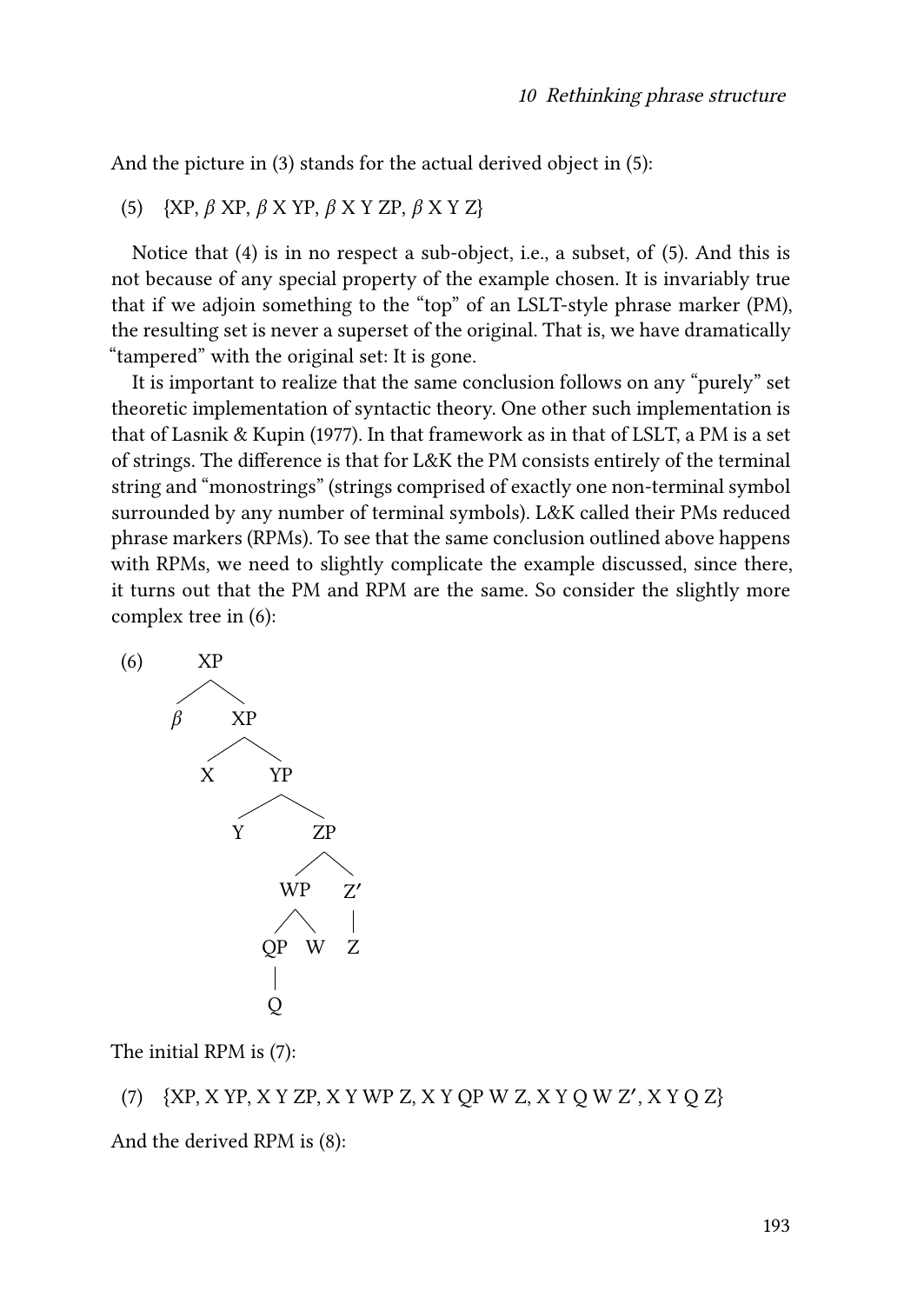<span id="page-3-0"></span>(8)  $\{XP, \beta XP, \beta XYP, \beta X YZP, \beta X Y WP Z, \beta X Y QP W Z, \beta X Y Q W Z',\}$  $\beta$  X Y O W Z}

Once again, the initial set is not a subset of the derived set. In fact, as with the LSLT PMs, there is no obvious simple set-theoretic relation at all between them.

This is a special case of a more pervasive limitation of such purely set-theoretic formalizations: constituents are never sub-structures (subsets in this instance), nor are many core syntactic configurations, such as the template for a specifier.

Surprisingly, attaching at the very "bottom" does yield a superset of the initial set, the exact opposite of the evidently desired result. We illustrate this beginning with the simple structure in([2\)](#page-1-0), repeated here, followed by the RPM (which, as noted earlier, is identical to the LSLT PM in this case):



<span id="page-3-2"></span>(10) {XP, X YP, X Y ZP, X Y Z}

This time, adjoin  $\beta$  at the bottom, in extreme violation of EC:



The new set is [\(12](#page-3-1)):

<span id="page-3-1"></span>(12)  $\{XP, XYP, XY ZP, XY Z, XY \beta Z\}$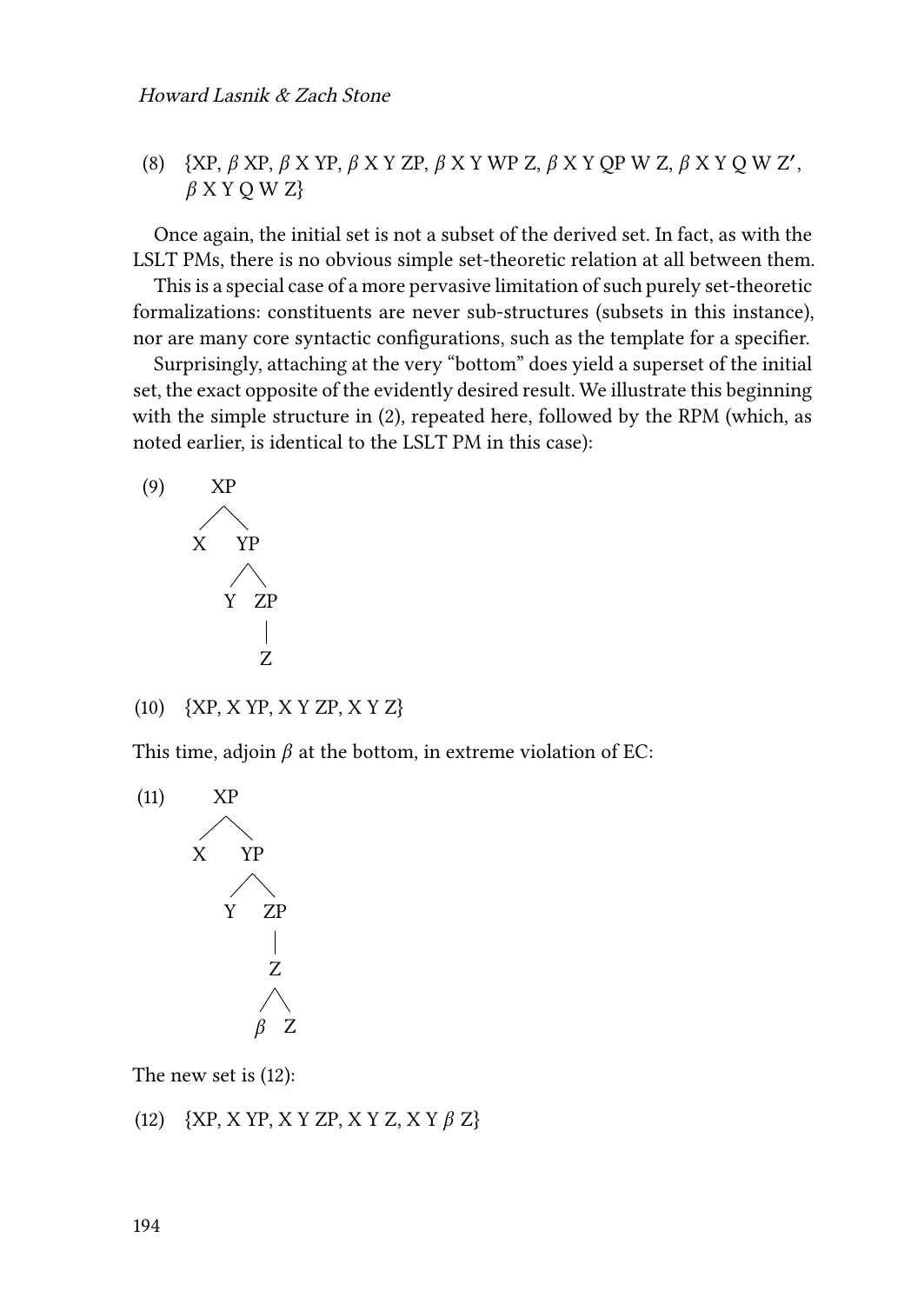Butsurprisingly this time the original object is not tampered with as  $(10) \subset (12)$  $(10) \subset (12)$  $(10) \subset (12)$  $(10) \subset (12)$  $(10) \subset (12)$ . It is safe to conclude, then, that if Chomsky's deduction of EC is to be maintained, neither classic set-theoretic formalization of phrase structure is appropriate.

In summary, while producing the "wrong" result, RPMs have a well-defined notion of substructure. For example,  $(10) \subset (12)$  $(10) \subset (12)$  is a subset relation, and the defining relations of an RPM – precedence and dominance – are "preserved" by this inclusion (for example, the monostring X YP dominates the monostring X Y ZP in([10](#page-3-2)), as does the corresponding monostring in([12\)](#page-3-1)).

There is also a clear notion of *isomorphism* between RPMs, which will be im-portant in §[3.2](#page-10-0). Roughly, if N and M are two sets of nonterminals and T and S sets of terminals, a pair of bijections  $f : N \to M$  and  $g : T \to S$  extends to a bijection between sets of strings  $(f + g)^* : (N \cup T)^* \to (M \cup S)^*$  (replacing each nonterminal symbol A in a string from  $(N \cup T)^*$  with  $f(A)$  and each terminal symbol  $t$  with  $g(t)$ ) and hence between monostrings. Given such bijections, we can compare RPMs F and G consisting of monostrings from  $(N \cup T)^*$  and  $(M ∪ S)^*$ , respectively, by using the bijection  $(f + g)^*$  restricted to  $F ⊂ (N ∪ T)^*$ and  $G \subset (M \cup S)^*$  (if possible). We could say that two RPMs F and G over  $(N, T)$ and  $(M, S)$  respectively are isomorphic if we can rename monostrings from  $F$  as monostrings in G along the bijection, and vice-versa (using the inverse of  $(f+g)^*$ restricted to  $G \to F$ ), extending to a bijection  $F \cong G$ , such that two monostrings  $\phi$  and  $\psi$  in F are in a precedence or dominance relation exactly when the corresponding monostrings in  $G$  are.

Before proceeding, we note in passing that it is not only the case that in the LSLT model, attachment at the top does not "preserve structure", but also that attachment at the top is literally impossible, at least for a transformation. Transformations in that framework consist of a structural analysis (SA) and a SC (structural change). The former determines whether the T is applicable to a particular PM, while the latter indicates the operation to be performed. An SA is a sequence of "terms", each term a (string) variable, a constant (i.e., a syntactic symbol), or a linear combination of any of the preceding. Consider Chomsky's auxiliary transformation "affix hopping" as presented by [Chomsky \(1957\).](#page-15-5) The following is one of a family of 20 SAs embodied by the T:

<span id="page-4-1"></span>Applicability is determined by comparing the SA with the members of the set to establish satisfaction. Any string satisfies a variable, while a constant is satisfied only by that very symbol. The T with SA in([13\)](#page-4-0) is applicable to the PM pictorially represented in [\(14\)](#page-4-1).

<span id="page-4-0"></span><sup>(13)</sup> X – *past* – V – Y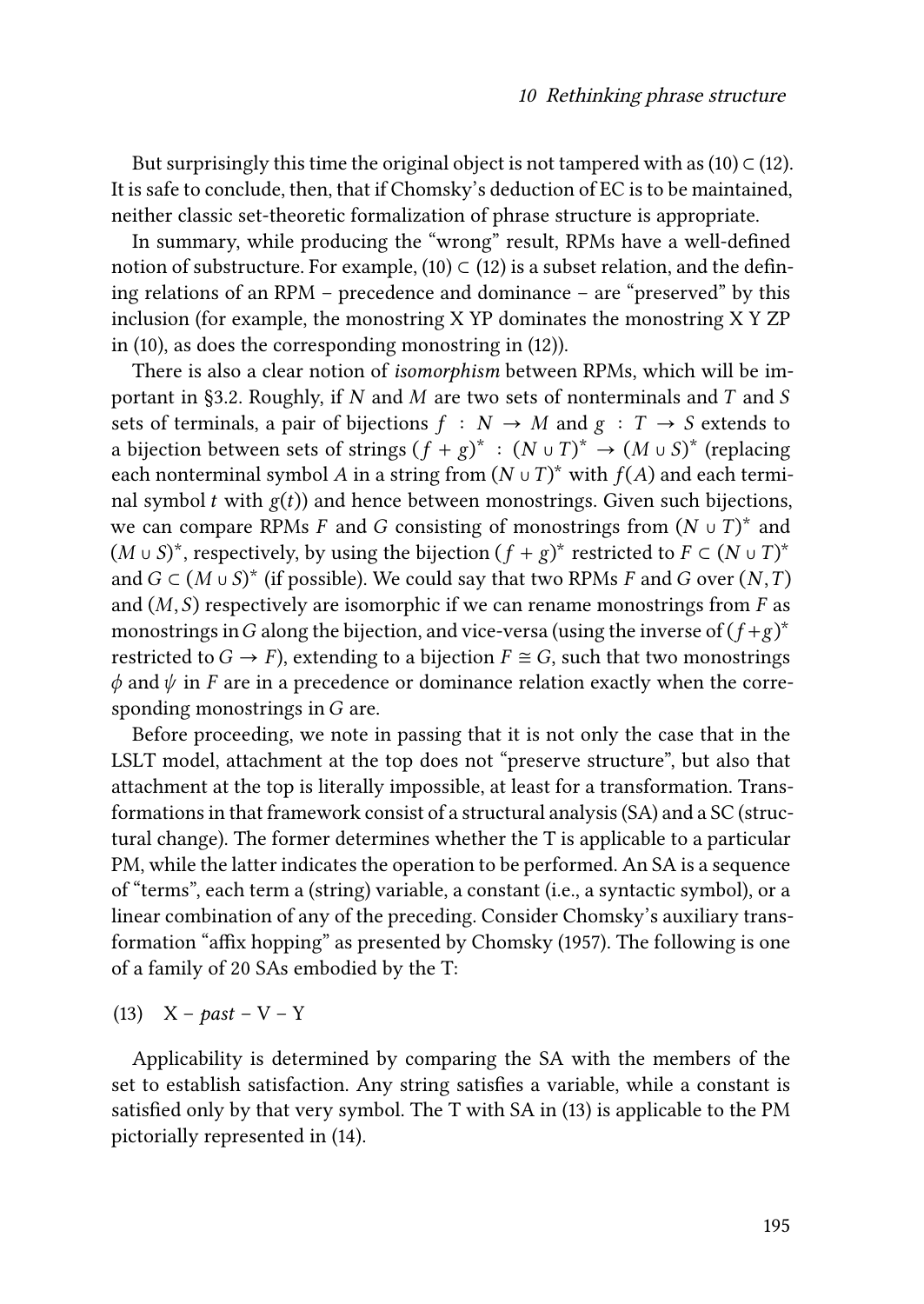

The PM is in([15\)](#page-5-0).

<span id="page-5-0"></span>(15) {S, NP VP, NP Verb, NP Aux V, NP Aux walk, NP C V, NP C walk, NP past V, NP past walk,  $NP_{sing}$  VP,  $NP_{sing}$  Verb,  $NP_{sing}$  Aux V,  $NP_{sing}$  Aux walk,  $NP_{sing}$  C V, NPsing C walk, NPsing past V, NPsing past walk, John VP, John Verb, John Aux V, John Aux walk, John C V, John C walk, John past V, John past walk}

In this case, applicability of the transformation is established by any of 3 members of the set:

(16) NP past V  $N_{\text{Sing}}$  past V John past V

Notice that every member of any PM has symbols in a linear order; every pair of symbols in a member are in the precedence relation. Thus, the symbols in any SA are likewise necessarily in a linear order. Thus, a symbol can adjoin to one that follows it (as in affix hopping, where past will adjoin to V), or to one that precedes it. The result of the operation is in([17](#page-5-1)).

<span id="page-5-1"></span>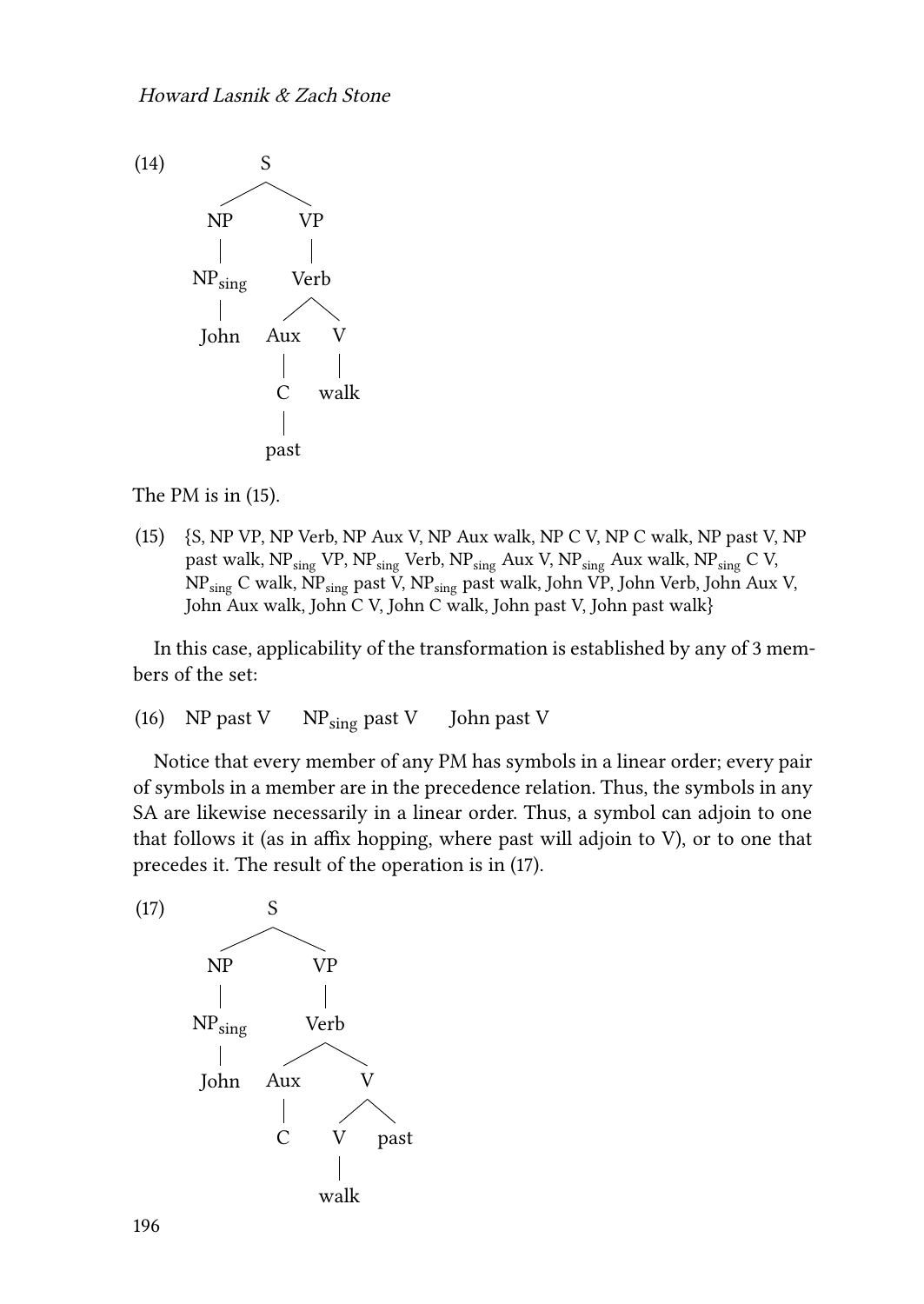An operation that would adjoin a symbol to a dominating symbol is literally unstatable. But any singulary movement T satisfying the extension condition would have to do exactly this. Suppose, for example, we wanted to apply a C fronting type operation (something like Chomsky's  $\mathrm{T_{q}})$  to [\(14](#page-4-1)), but which would left-adjoin C to S (in accord with EC), as pictured in [\(18](#page-6-0)):

<span id="page-6-0"></span>

In the LSLT formalism C and S would both have to be mentioned in the SA. So perhaps the SA could be [\(19](#page-6-1)a) or([19b](#page-6-1)):

<span id="page-6-1"></span>
$$
\begin{array}{lll}\n\text{(19)} & \text{a. X--S--C--Y} \\
& \text{b. X--C--S--Y}\n\end{array}
$$

But now look again at the PM([15\)](#page-5-0) to which we would want to apply [\(19\)](#page-6-1). There is no member of that set that contains both S and C, so the transformation could never apply. This example is completely representative. No movement transformation in the LSLT framework would ever be able to apply in accord with  $EC<sup>1</sup>$ 

Interestingly, the L&K framework also forbids EC-satisfying operations, but only by stipulation. Within that model, as noted above, the phrase markers are RPMs, sets consisting of the terminal string and monostrings. Determination of transformational applicability then has to be somewhat different. In particular, it is small sets of monostrings, rather than single ones, that are relevant. L&K provide a definition of precedence between monostrings, and then simply stipulate in their definition of "basic analyzability" that any qualifying set of monostrings

<sup>&</sup>lt;sup>1</sup>As a reviewer observes, older formulations of the cyclic constraint, as in [Chomsky \(1965\)](#page-15-6) or the strict cycle condition of [Chomsky \(1973\)](#page-15-7), do not run into this difficulty, since they only required operations to target topmost domains, and not the root per se.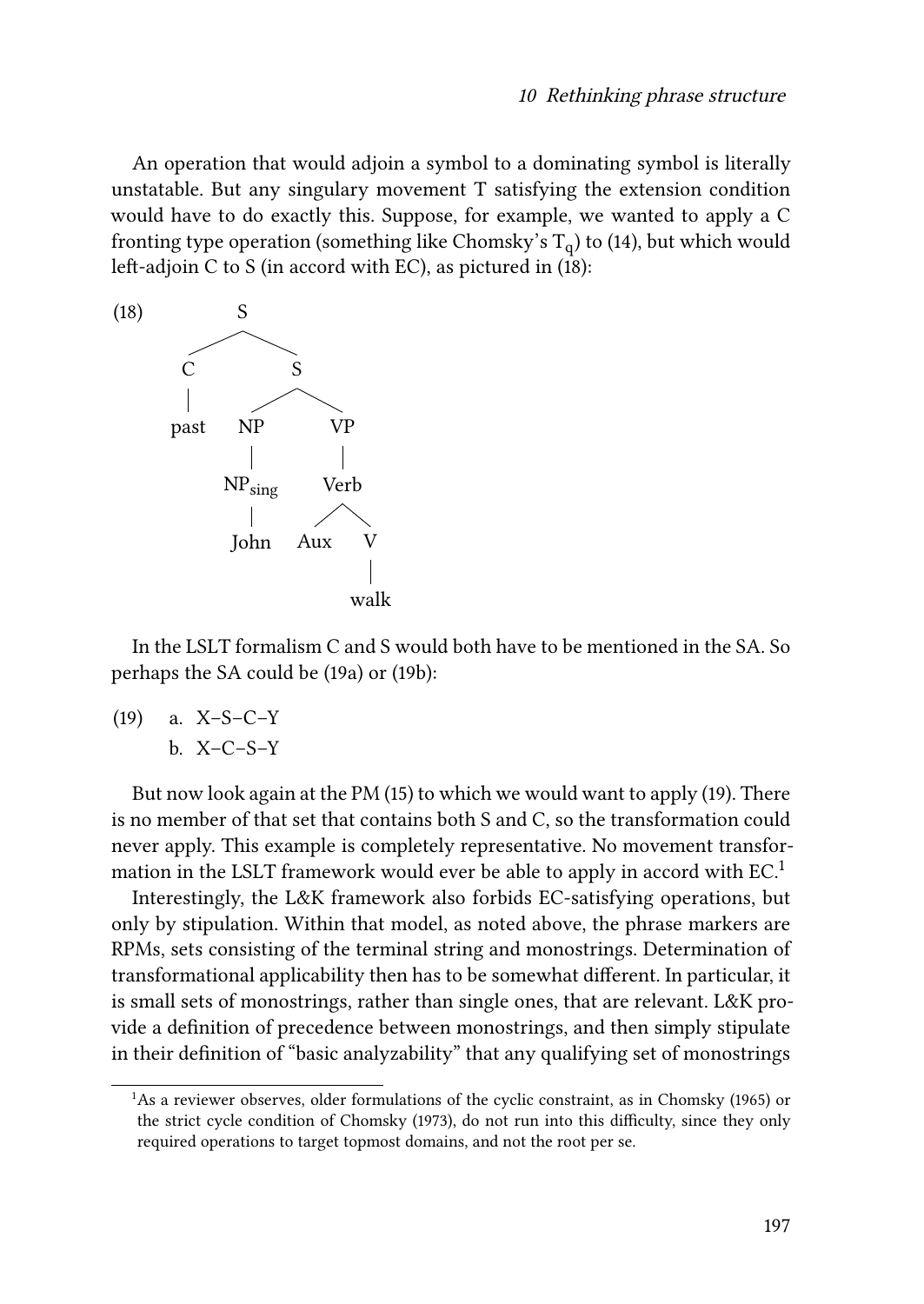must be pairwise in the precedence relation. That line of their definition can be eliminated leaving the remainder intact. The effect of this simplification would be to allow a set of monostrings not in the precedence relation, and hence in the dominance relation, to qualify. And this, of course, would allow EC-satisfying operations.

### **3 Bare phrase structure**

Bare phrase structure (BPS, [Collins & Stabler 2016](#page-15-8) (C&S); [Chomsky 2000](#page-15-2); [Fukui](#page-15-9) [2011\)](#page-15-9) takes an alternative approach to phrase-markers. BPS uses the set-theoretic ∈-relation to describe constituency. We fix the instantiation of BPS described in [Chomsky \(2000](#page-15-2); [2008\)](#page-15-10) and formalized in C&S.

In these models, merge is a structure-building operations which takes two objects A and B and forms  $\{A, B\}$ .<sup>2</sup> From this definition, we can recover an "immediately contains" relation between the objects A and B and  $\{A, B\}$  by using the elementhood relation. Explicitly, we say that  $X$  is *immediately contained* in  $Y$  if and only if  $X \in Y$ .<sup>3</sup> General *containment* is defined as the transitive closure of this relation. Explicitly, we can inductively define containment by saying that  $X$ is contained in  $Y$  if  $X \in Y$  or  $X \in Z$  for some  $Z$  contained in  $Y$ .

Strictly speaking, this is a relation which is defined on the entire model of the ambient set theory, not on a single set  $X$  which represents a single syntactic object, as in the case of the precedence and dominance relations between elements of an RPM. That is, containment is a relation between sets in the entire class of sets, not between elements ("nodes") of a single syntactic object. Accordingly, a substructure with respect to the  $\epsilon$  relation refers not to a subset of any object in the model, but rather to a *submodel* of the model of set theory.<sup>4</sup>

It is straightforward to show that constituents are not in general subsets of a BPS syntactic object  $X$ .

(20) Let  $A$ ,  $B$ ,  $C$ , and  $D$  be lexical items or complex syntactic objects. Construct  $X = \text{MERGE}(A, \text{MERGE}(B, \text{MERGE}(C, D))) = \{A, \{B, \{C, D\}\}\}\$ . Then,  $\{C, D\}$  is contained in X, but  $\{C, D\} \not\subset X$ .

As syntactic objects  $X$  are also not models of set theory, but rather the elements of such a model, the submodel relationship which preserves the  $\epsilon$  relation also cannot be the correct notion of substructure for syntactic objects.

<sup>2</sup>C&S, Def. 13.

 ${}^{3}C\&S$ , Def. 8.

<sup>4</sup>[Chang & Keisler \(1990\).](#page-15-11)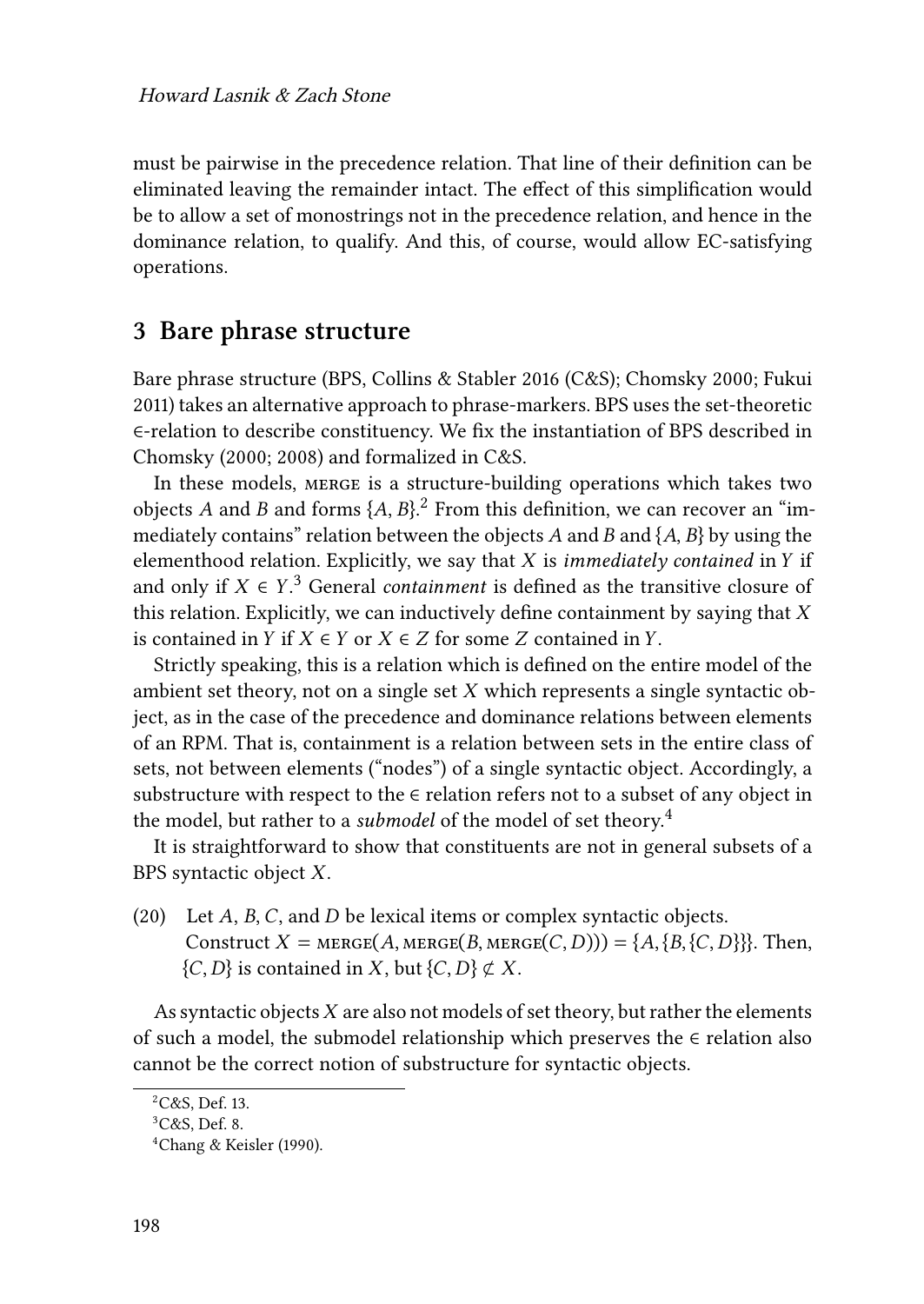We now present arguments that the ∈ relation, and its transitive closure, while providing an accurate characterization of the *containment* relation,<sup>5</sup> do not provide a *substructure* relation between syntactic objects. Unfortunately, constituency cannot be used to determine the appropriate notion of substructure, since, in trees, "A contains  $B$ " is coextensive with "the constituent dominated by  $B$  is a substructure of the constituent dominated by  $A$ ". In other words, we cannot tell the containment relation apart from substructure inclusions between constituents. However, in slightly relaxed notions of substructures, ∈ is clearly behaving as a primitive containment relation between nodes, and not a substructure inclusion. We turn to some motivating examples.

In C&S, lexical items are treated as a triple of sets of features (sem, syn, and  $P$ HON). The features of a syntactic object  $X$  are formalized externally with a TRIGgers function. C&S keep track of which features have been satisfied by removing elements from the sets of features associated to  $X$  via TRIGGER. Chomsky suggests in *Categories and transformations* (CT, [1995:](#page-15-12) Chapter 4) that certain formal features may be *erased* upon satisfaction, or at the interfaces.<sup>6</sup> We first look at how C&S formalize their calculus of features. C&S's feature calculus is meant to capture this intuition.

- (21)  $(C&S$  Def. 26) TRIGGERS is any function from each syntactic object A to a subset of the trigger features of A, meeting the following conditions:
	- i. If  $A$  is a lexical item with  $n$  trigger features, then  $TRIGGERS(A)$  returns all of those *n* trigger features. (So when  $n = 0$ ,  $TRIGGERS(A) = \{\}$ .)
	- ii. If A is a set, then  $A = \{B, C\}$  where  $TRIGGERS(B)$  is nonempty, and TRIGGERS(C) = {}, and TRIGGERS(A) = TRIGGERS(B) – {TF}, for some trigger feature TF  $\in$  TRIGGERS(B). Otherwise, TRIGGERS(A) is undefined.
	- iii. Otherwise,  $TRIGGERS(A)$  is undefined.

This goes hand in hand with their definition of triggered merge.

(22) (C&S Def. 27) Given any syntactic objects A, B, where  $TRIGGERS(A) \neq \{\}$ and  $TRIGGERS(B) = \{ \}$ ,  $MERGE(A, B) = \{ A, B \}$ .

The idea is that two items may only merge when one has remaining trigger features, and the other does not. If defined, the trigger features of  $\{A, B\}$  are

<sup>&</sup>lt;sup>5</sup>Ignoring issues relating to "occurrences" of lexical items - i.e. non-tree structures resulting from the elementhood graphs of sets.

<sup>6</sup>[Chomsky \(1995:](#page-15-12) 280): "Erasure is a 'stronger form' of deletion, eliminating the element entirely so that it is inaccessible to any operation, not just to interpretability at logical form (LF)."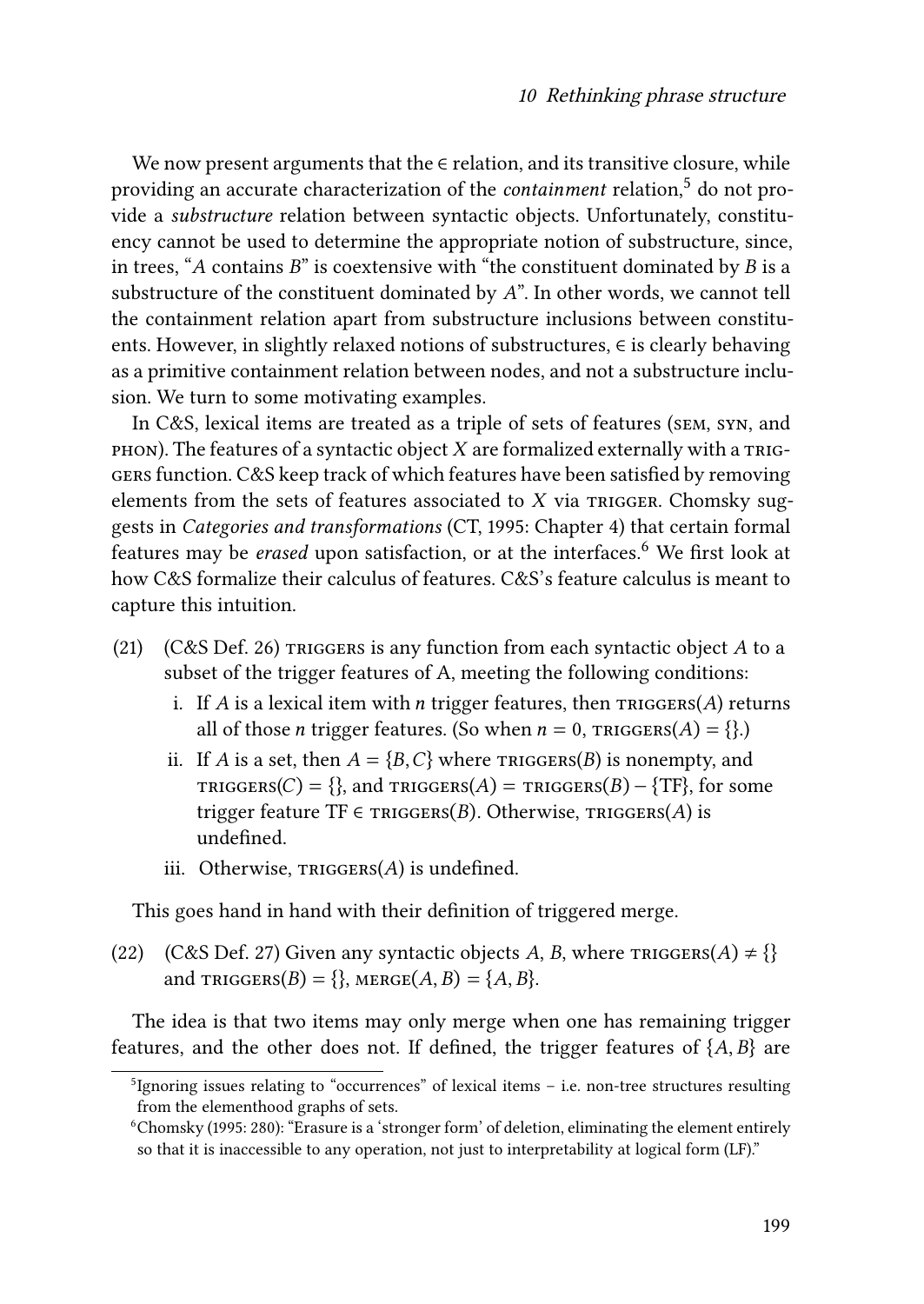just those of the triggering object  $A$  with the triggering feature removed. Notice, however, that TRIGGER keeps track of the feature changes externally, in that no features of heads contained in  $A$  or  $B$  are changed. Under such a method, the set-theoretic structure of syntactic objects alone does not encode the featural changes. We want to "internalize" the feature calculus so that merge actually results in changes in the structure of the objects it combines.

We have at least two reasonable options for formally realizing these notions of erasure/deletion within a syntactic object itself: by removing the element in question from the syntactic object, or by changing the element in some way which marks it as inoperative. We will show that either method results in an object which the  $\epsilon$  relation and its transitive closure both fail to treat as related to the original object in any straightforward way. We will extend the argument to cases of agree.

#### **3.1 Method one: Removal of the feature**

For any sets A and B, we can construct a set  $A - B = \{a \in A : a \notin B\}$ , their *difference*, which removes *B*-elements from *A*.

Let  $A$  be a lexical item and  $X$  and  $Y$  be syntactic objects (lexical items or otherwise). We treat lexical items as in CT, where A is literally a *set* of features. Take the syntactic object  $MERGE(A, Y) = \{A, Y\}$ .<sup>7</sup> Suppose that when this object is merged with X, a feature of the head A is checked, removing  $f \in A$ , resulting in the object  $\{X, \{A - \{f\}, Y\}\}\$ . Alternatively, if features are not deleted in syntax, we may say that some interface only sees the structure  $\{X, \{A - \{f\}, Y\}\}\$ , which should be a substructure of  $\{X, \{A, Y\}\}\$ .

In the first case, we should like to describe in what sense  ${A - f}$ ,  ${Y}$  is a substructure of  ${A, Y}$  in that they have the same phrase structure, with the former simply missing a feature of the latter, so that we can state a form of the EC. In the second case, we should like to describe how  $\{X, \{A-\{f\}, Y\}\}\$ is a substructure of  $\{X, \{A, Y\}\}\$ .

As expected, a subset relation fails to hold in both cases:  $\{X, \{A - \{f\}, Y\}\}\not\subset$  $\{X, \{A, Y\}\}\$ , and  $\{A - \{f\}, Y\} \not\subset \{A, Y\}\$ . However, there is also no containment relation between the syntactic objects. In fact, there is no straightforward settheoretic relation between these objects. While a subset relation { $A - \{f\} \subset A$ } does hold,  $\{A - \{f\}, Y\} \not\subset \{A, Y\}$ . More generally, for any constituent M containing a head A from which we remove a feature, the resulting constituent  $M'$  will simply be a distinct set from  $M$  (often with the same number of elements as  $M$ ). In

 $7$ For simplicity, we delete no features in the first step, though the argument still holds if we do remove a feature of  $A$  (or  $Y$ ) during this first step.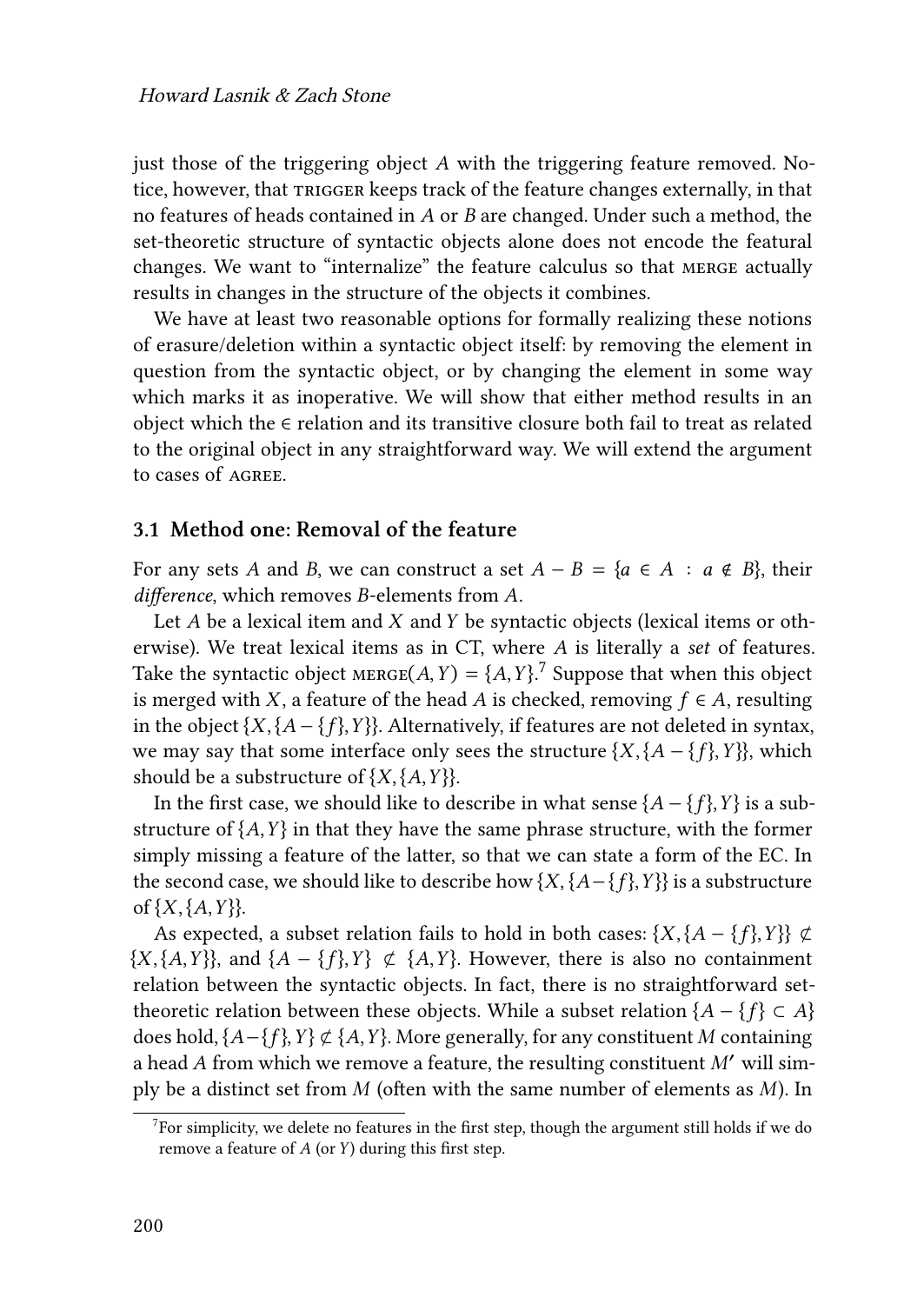this example,  $\{X, \{A - \{f\}, Y\}\}\$  and  $\{X, \{A, Y\}\}\$  have the same number of elements, though A and  $A - \{f\}$  do not, assuming A is finite.

On the other hand, there are canonical ways to draw graph-theoretic objects from well-founded sets. One method produces trees: draw a set  $X$  as a root, and write all of its elements as immediate daughters. We repeat the process at each child, writing the same element multiple times if necessary. This process is described in [Aczel \(1988\)](#page-15-13).

<span id="page-10-1"></span>

A *graph* can be defined as a set X together with a relation  $R \subset X \times X$ . For syntactic objects  $K$ , we can define a set  $X$  of occurrences of contained elements, with  $R \subset X \times X$  being the immediate containment relation between the appropriate occurrences; see C&S (§4, Def. 18) for a formal treatment.

We can define a *subgraph* relation between two graphs  $(X, R)$  and  $(Y, S)$  if  $X \subset$ *Y* and we have a relation  $xRx'$  for  $x, x' \in X$  if and only if  $xSx'$  in *Y*. We can then form the graph-theoretic tree associated to  $\{X, \{A - \{f\}, Y\}\}\$ , which is clearly a subgraph of the graph in([23](#page-10-1)). We could similarly use the containment relation in place of the immediate containment relation, which would describe the syntactic objects as partially ordered sets, with the substructure relation being a subspace inclusion of finite partial orders.

### <span id="page-10-0"></span>**3.2 Method two: Changing (the value of) a feature**

Changing the "value" or otherwise adding diacritical marks to an element is another way to formally represent the status of a feature in a syntactic object.

In this case, suppose that we have again constructed  $\{A, Y\}$  which we intend to merge with X in a way which will alter a feature  $f \in A$ . This alteration could be realized as a bijection  $m : A \to A'$ , where  $A'$  is the same set as A, except the feature f has been replaced by  $\overline{f}$ , the "inoperative" form of f.

However,  ${A, Y}$  is not a subset of  ${X, {A', Y}}$ , nor do we have a containment relation between the two sets. Much like subsets are not the relevant notion of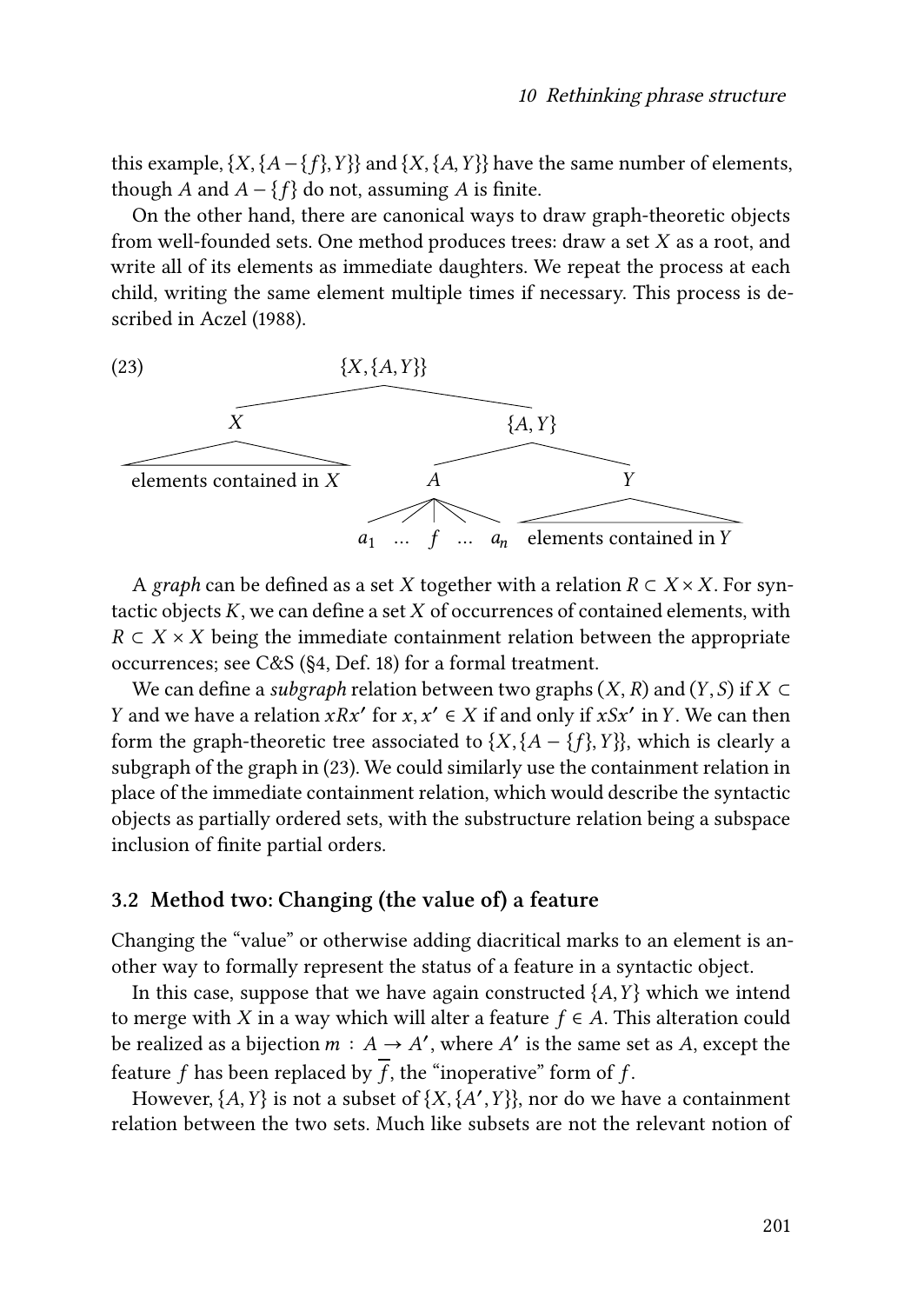substructure for BPS sets, neither will bijection be the appropriate notion of isomorphism. For, depending on whether we allow merge to combine identical sets or not, every BPS set will have cardinality 1 or 2, and hence be in a bijection with the set  $1 = \{0\}$  or  $2 = \{0, 1\}$ . So while  $\{A', Y\}$  and  $\{A, Y\}$  are "isomorphic" in that there is a bijection between them, so are they both isomorphic to  ${X, {A, Y}}$ , showing that this is not the correct notion of "isomorphism" between the objects, in that it totally ignores constituency.

Again, we may convert  ${A, Y}$  and  ${X, {A', Y}}$  into graph- or order-theoretic trees. We can define an isomorphism between graphs  $(X, R)$  and  $(Y, S)$  as a bijection  $m: X \to Y$  such that  $xRx'$  in X if and only if  $(mx)S(mx')$  in Y (or similarly, an isomorphism of partial orders as a bijection  $m : P \to Q$  such that  $x \leq x'$ in *P* if and only if  $m(x) \le m(x')$  in *Q*). Using these definitions, two graph- or order-theoretic trees  $(X, R)$  and  $(Y, S)$  will be isomorphic if and only if they have the same number of nodes with the same constituency relations.<sup>8</sup> Using this definition, the graphs associated to  ${A, Y}$  and  ${A', Y}$  will be isomorphic, such that  ${A, Y}$  is isomorphic to a subgraph of  ${X, {A', Y}}$  in the appropriate way.

Alternatively, we might think of this "value" or "activity" as a property of a feature which is explicitly part of its structure. This again has a straightforward formalization when the syntactic objects are graphs: we define a graph-with-value as a graph  $(X, R)$  together with a function  $v : X \to \{\top, \bot\}$  where we interpret  $\nu(x) = \top$  as meaning "x is inactive". We define a homomorphism between graphswith-values  $f : (X, R, v) \to (X', R', v')$  as a graph homomorphism such that if  $\nu(x) = \top$ , then  $\nu'(f(x)) = \top$ , i.e. inactive features stay inactive, but active features may be deactivated. Using this structure, the inclusion of an operand  $A$  into larger object  $X$ , while deactivating a feature in  $A$ , would be a homomorphism.

#### **3.3 Agree**

The above examples showed that the feature-deletion and feature-valuation methods of modeling merge do not lead to substructure embeddings or homomorphisms between BPS sets in any obvious sense. In contrast, relations between derived syntactic objects are straightforward when represented as graphs (possibly with extra structure). [Chomsky \(1999\)](#page-15-14) has a "valuation" version of agreement, which is subject to similar analysis as the valuation case for selection above. We look now at a feature-sharing approach to agreement, and similarly show that the structural relation between the input structures and output structures is given

<sup>8</sup>Though, this ignores the "occurrence" relations which indicate which nodes are "copies" of others. On the other hand, the multidominant picture of a tree, called the *canonical picture* in [Aczel \(1988\),](#page-15-13) and given in Fig. 3 in C&S, would not have this issue, and could be used instead.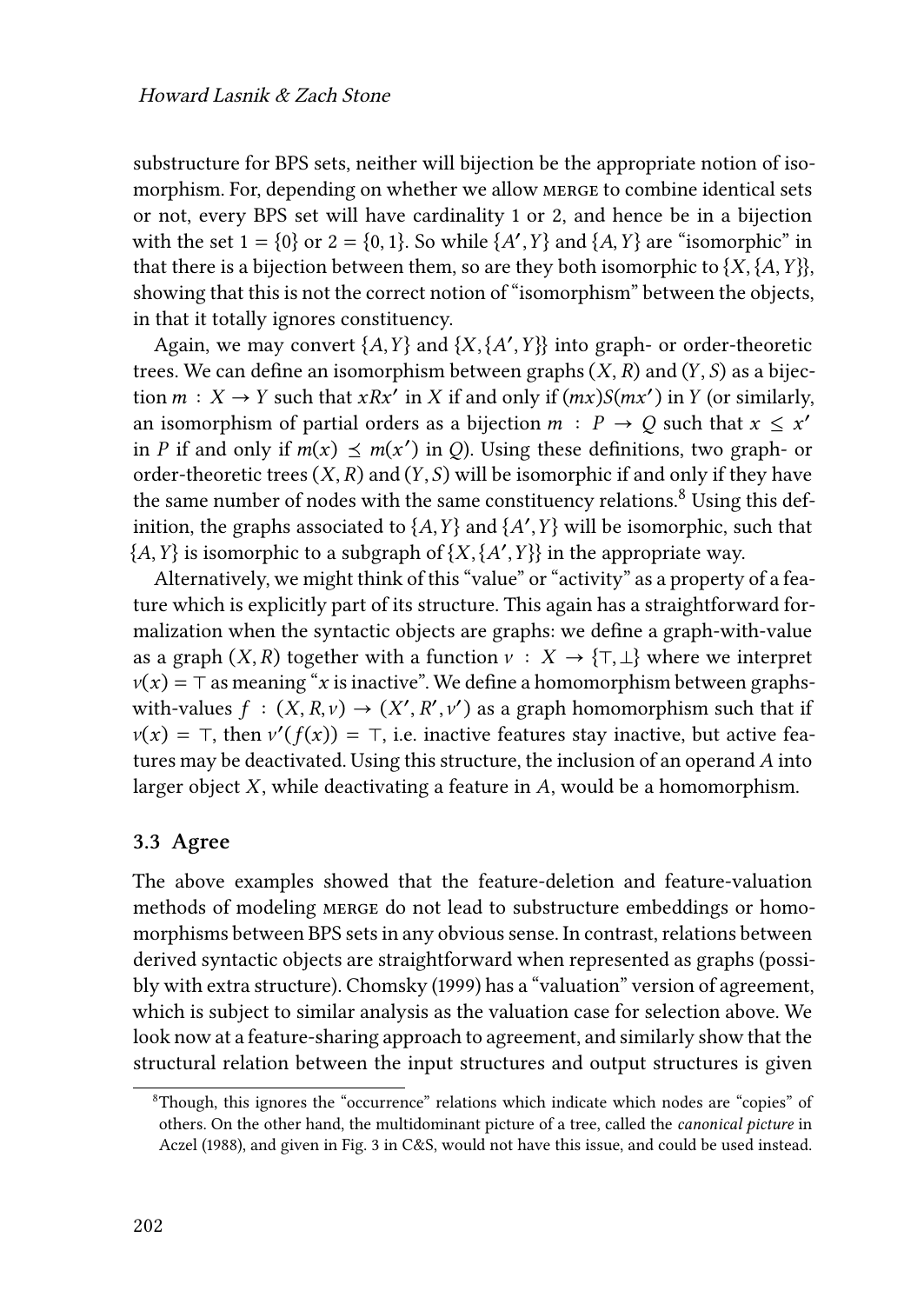straightforwardly by graph homomorphisms, while there is no clear associated notion for sets.

[Frampton & Gutmann \(2000\)](#page-15-15) give an explicit architecture for agreement as feature-sharing using the set-theoretic structure of BPS:

Consider [([24](#page-12-0))] and suppose that Agree applies to the pair of nodes.

<span id="page-12-0"></span>(24)  $\{Num_1, Case_2, ...\}$ ,  $\{Per_3, Num_4, Case_5,...\}$ 

[...] suppose that Agree induces feature sharing, so that matching features coalesce into a single shared feature, which is valued if either of the coalescing features is valued. So [[\(24\)](#page-12-0)] produces:

(25)  $\{Num_6, Case_7, ...\}$ ,  $\{Per_3, Num_6, Case_7, ...\}$ 

The value of  $\mathrm{Num}_6$  is the coalescence of the values of  $\mathrm{Num}_1$  and  $\mathrm{Num}_4$ . The value of  $\text{Case}_7$  is the coalescence of the values of  $\text{Case}_2$  and  $\text{Case}_5$ . New indices were chosen, but index 6, for example, could just as well have been 1 or 4. The choice of index is not a substantive question, assuming that it is suitably distinguished.

If the two coalescing features are both valued to start with, it is not clear that the result is coherent. But this will never arise, because Agree is driven by an unvalued feature. A picture will make the idea clearer. Agree takes  $[(26a)]$  $[(26a)]$  $[(26a)]$  into  $[(26b)]$  $[(26b)]$  $[(26b)]$ , assuming that none of the features indicated by the ellipsis marks match.

<span id="page-12-1"></span>



The arrow "Agree" in Frampton & Gutmann's figure can clearly be viewed as a pair of graph homomorphisms from each graph on the lefthand side to the graph on the righthand side, or as single graph homomorphism from the "structured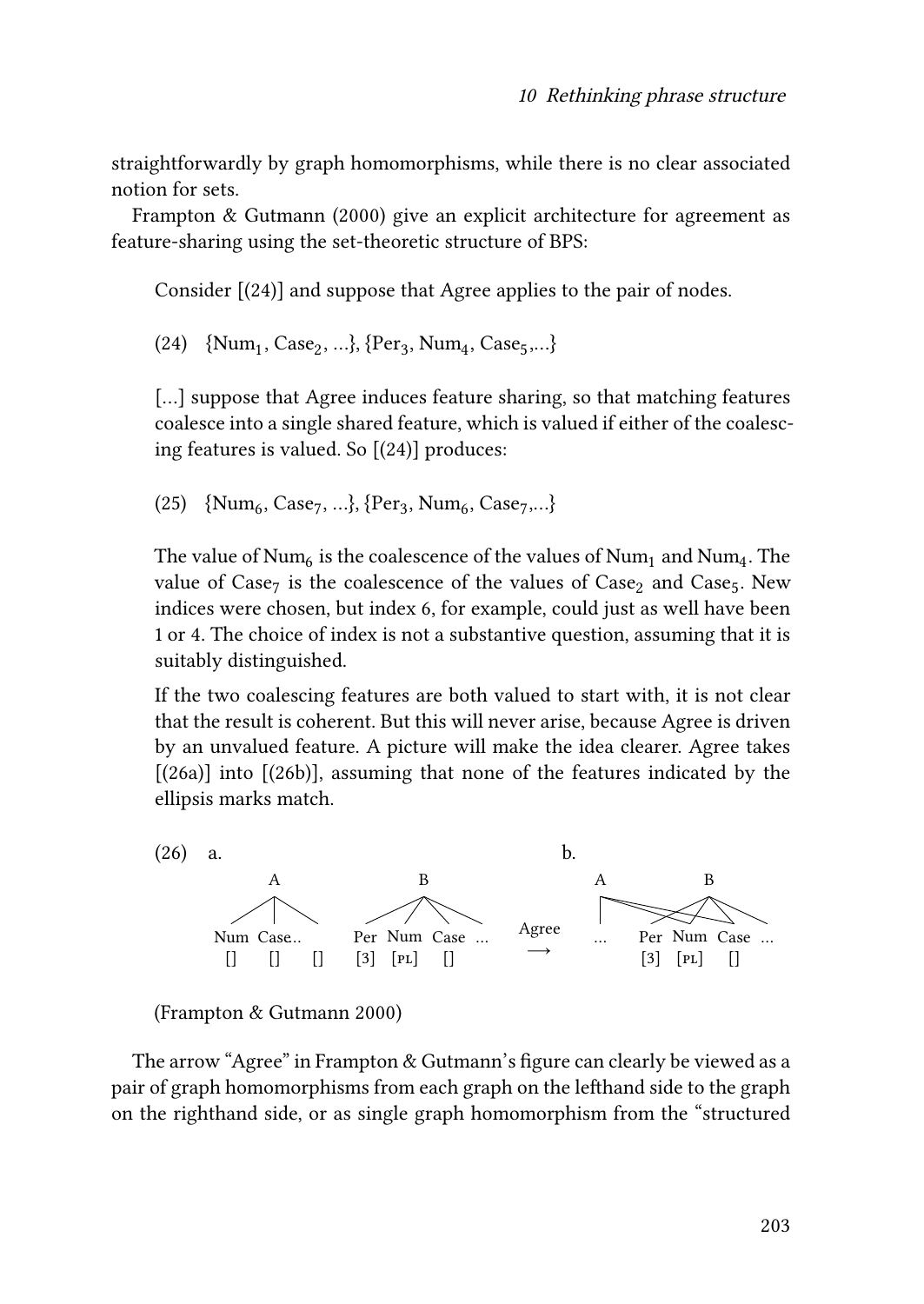disjoint union"<sup>9</sup> of the graphs on the lefthand side to the graph on the righthand side. If we view the valuations as properties attached to the nodes of the graph, then we can additionally view this map Agree as a graph homomorphism which preserves those properties (e.g. a PL node gets taken to a PL node).

However, it is again difficult to describe the relationship above when we view the objects as BPS sets. Usually at least one of  $A$  or  $B$  above will be in a phrase when agreement is applied. Suppose it is B, and we have  $B \in \dots \in X$ . We intend to construct from A and X an object  $\{A', X'\}$ , where A' and X' are exactly A and  $X$ , but where the number and case features have been replaced accordingly. Again, we will have no subset, containment, or other obvious set-theoretic relation between A or X and  $\{A', X'\}$ .

Another application of isomorphism appears implicitly here. [Frampton & Gut](#page-15-15)[mann](#page-15-15) note that the specific index for the element representing the shared feature does not matter, so long as it is suitably distinguished. Again, while the settheoretic statement of this is somewhat complex (and relies on knowing the specific indices used elsewhere in syntactic objects contained in the current one), the graph-theoretic notion is quite elegant: the righthand side above is determined up to isomorphism of graphs (possibly with values assigned to nodes).

# **4 The extension condition in the theory of phrase structure**

Using LSLT phrase markers, constituents do not arise as substructures in any straightforward way. Accordingly, even if we allow operations which have the effect of the EC, it will not be strictly true that the inputs to the operation are substructures of the output.

In BPS, if we represent feature-changes at all in syntactic objects, either by means of deletion or alteration, it is no longer straightforward in what sense the inputs to merge are substructures of or are contained in the output. C&S and [Chomsky \(2000\)](#page-15-2) only avoid this problem by not annotating the "feature-updates" in the syntactic objects themselves, the former by keeping track of the features in "scoreboard" sets external to the syntactic object (though relevant to determining properties of it, such as labeling), where the latter does not address the treatment of features in syntactic objects formally at all.

If we choose the second method which "alters" features, and implement it in the syntax, then the input  $\{A, Y\}$  to merge will not be a substructure of the output

<sup>9</sup> Formally, this is the *coproduct* of graphs in the category of directed graphs.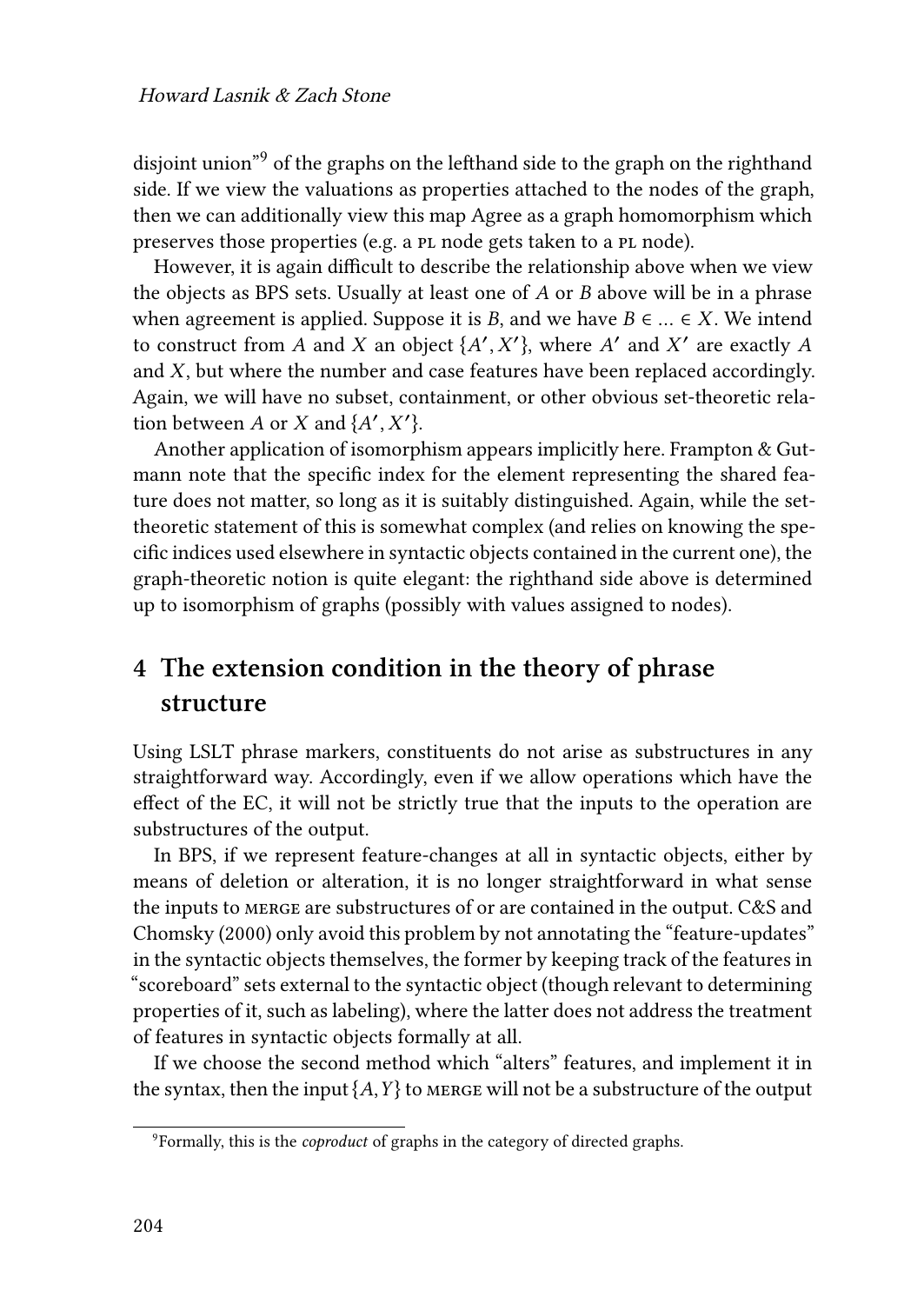${X, {A', X}}$  or immediately contained in it. Similarly, no substructure of  ${A, Y}$ will be contained in  $\{X, \{A - \{f\}, Y\}\}\$ if the first method is used in syntax. Both lead to complications in stating the extension condition for BPS.

However, BPS sets can be viewed as an "encoding" of graphs or partial orders using some canonical translation of them. These graphs essentially arise from constructing a set of elements contained in a syntactic object  $X$  (possibly with occurrences), and restricting the  $\epsilon$  relation between sets to this set. In C&S, many of the important structural properties of syntactic objects – e.g. c-command, relative minimality and maximality (of projections), and specifiers – are similarly defined not on a syntactic object  $X$  itself but the associated graph of occurrences of elements contained in X, using a relation based on  $\epsilon$  as its "edge relation". Accordingly, the graph- and order-theoretic representation of BPS objects provides a coherent notion of substructure and isomorphism, which makes statement of the EC straightforward using either method described above.

Pure set-theoretic representations limit the distinctions that can be made. To the extent that human language does not rely on the encoding of the mathematically unavailable distinctions, we should favor a theory based on such representations, as we want to limit the descriptive power of the theory as much as is empirically possible, in line with the general Chomskian program. But where we do need to make such distinctions in a full account of human language, we must move to a richer theory of representations, as we have explored here. Studying substructures and isomorphism as they can be used to state the EC provide just one example of how understanding formal properties of the representation of syntactic objects can clarify the relationship between structure-building operations and the properties of the syntactic objects themselves.

### **Abbreviations**

| 3          | third person          | PM         | phrase marker         |
|------------|-----------------------|------------|-----------------------|
| <b>BPS</b> | bare phrase structure | <b>RPM</b> | reduced phrase marker |
| EC.        | extension condition   |            |                       |
| LF         | logical form          | SA.        | structural analysis   |
| PL         | plural                | SC.        | structural change     |
|            |                       |            |                       |

### **Acknowledgements**

We are very pleased to help honor Ian Roberts, who has encouraged the field to rethink so many topics in syntax. We are indebted to the two reviewers, whose comments helped us substantially improve the presentation.